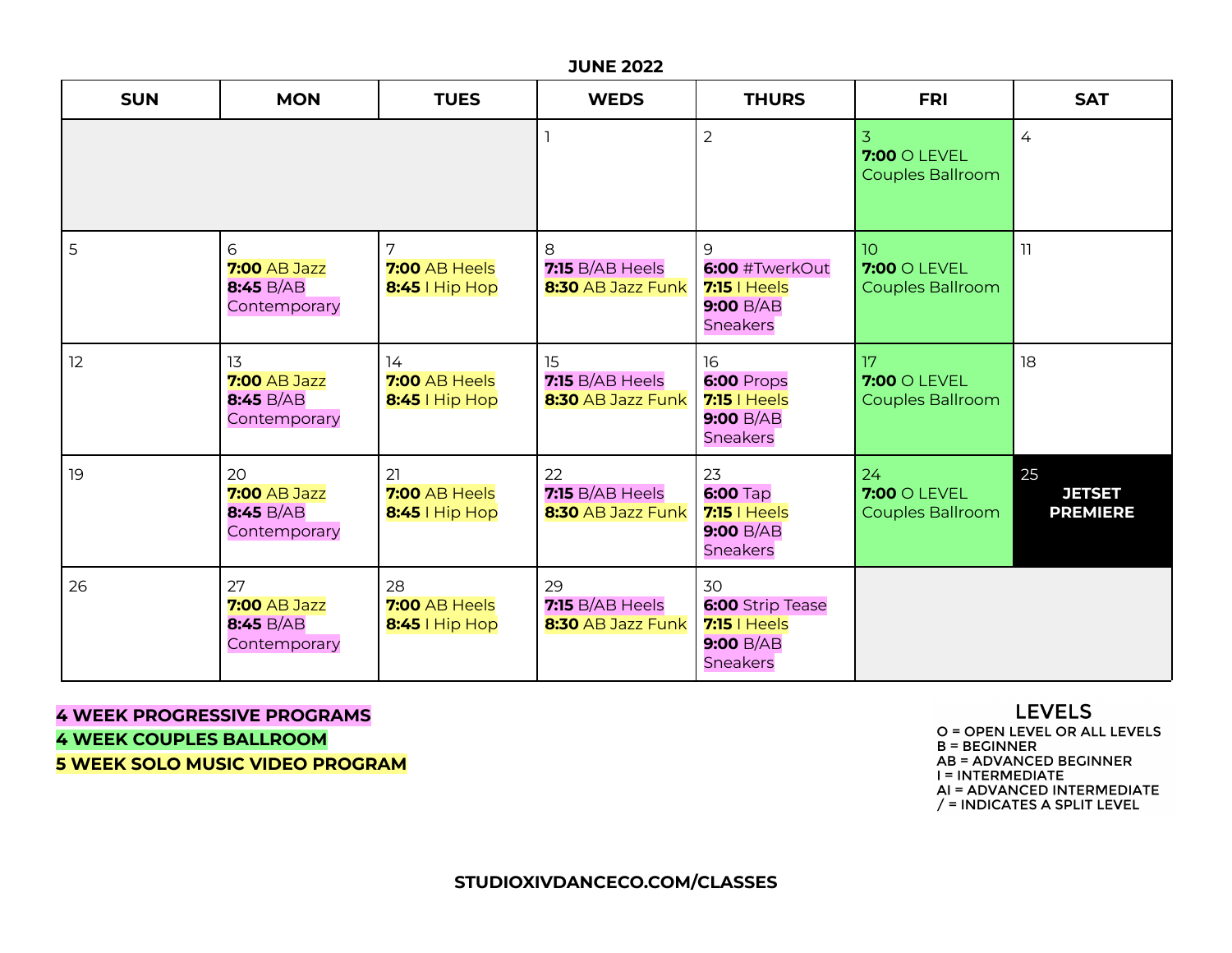#### **JULY 2022**

| <b>SUN</b> | <b>MON</b>                                                                                                 | <b>TUES</b>                                                                                                  | <b>WEDS</b>                                                                         | <b>THURS</b>                                                                                                | <b>FRI</b>                                     | <b>SAT</b> |
|------------|------------------------------------------------------------------------------------------------------------|--------------------------------------------------------------------------------------------------------------|-------------------------------------------------------------------------------------|-------------------------------------------------------------------------------------------------------------|------------------------------------------------|------------|
|            |                                                                                                            |                                                                                                              | $\overline{2}$                                                                      |                                                                                                             |                                                |            |
| 3          | 4 FILMING<br>7:00<br><b>Studio Jazz</b>                                                                    | 5 FILMING<br>7:00<br><b>AB Heels</b>                                                                         | <b>6 FILMING</b><br>7:00<br>Jazz Funk                                               | 7 FILMING<br>7:00<br><b>Inter Heels</b>                                                                     | 8 FILMING<br>7:00<br><b>Hip Hop</b>            | 9          |
| 10         | 11.<br><b>WORKSHOP</b><br>$8:00 - 9:30$ [AB/I]<br><b>Country Sneakers</b><br>with Leanne                   | 12<br><b>HEELS VIDEO</b><br><b>WORKSHOP</b><br>$7:00 - 10:00$ [AB]<br>With Alyssa                            | 13 90S NIGHT<br>$6:00 \cup \text{Jazz}$<br>$7:15$ O Heels<br>8:30 O Sneakers        | 14<br><b>DONATION</b><br><b>CLASS: HEELS</b><br>With Shannon [O]<br>7:00 - 8:00 Dance<br>8:30 - 10:30 Movie | 15<br><b>MUSIC VIDEO</b><br><b>WATCH PARTY</b> | 16         |
| 17         | 18<br><b>WORKSHOP</b><br>$8:00 - 9:30$ [AB/I]<br><b>XXX Spicy Heels</b><br>with Shannon                    | 19<br><b>HEELS VIDEO</b><br><b>WORKSHOP</b><br>$7:00 - 10:00$ [AB]<br><b>With Leanne</b>                     | <b>20 ROCK NIGHT</b><br>$6:00$   Heels<br>$7:15 B/AB$ Heels<br>$8:30$ O Sneakers    | 21                                                                                                          | 22                                             | 23         |
| 24         | 25<br><b>WORKSHOP</b><br>$8:00 - 9:30$ [AB/I]<br><b>Broadway Jazz</b><br>with Alyssa &<br><b>Brittanie</b> | 26<br><b>DONATION</b><br><b>CLASS: HIP HOP</b><br>With Alyssa [O]<br>7:00 - 8:00 Dance<br>8:30 - 10:30 Movie | <b>27 80S NIGHT</b><br>$6:00 \cup \text{Jazz}$<br>$7:15$ O Heels<br>8:30 O Sneakers | 28<br><b>JETSET WATCH</b><br><b>PARTY</b>                                                                   | 29                                             | 30         |

#### **WORKSHOPS**

**DROP IN CLASS (THEME NIGHTS) DONATION CLASS (DANCE + MOVIE)**

**LEVELS** O = OPEN LEVEL OR ALL LEVELS  $B = BEGINNER$ **AB = ADVANCED BEGINNER** I = INTERMEDIATE AI = ADVANCED INTERMEDIATE<br>/ = INDICATES A SPLIT LEVEL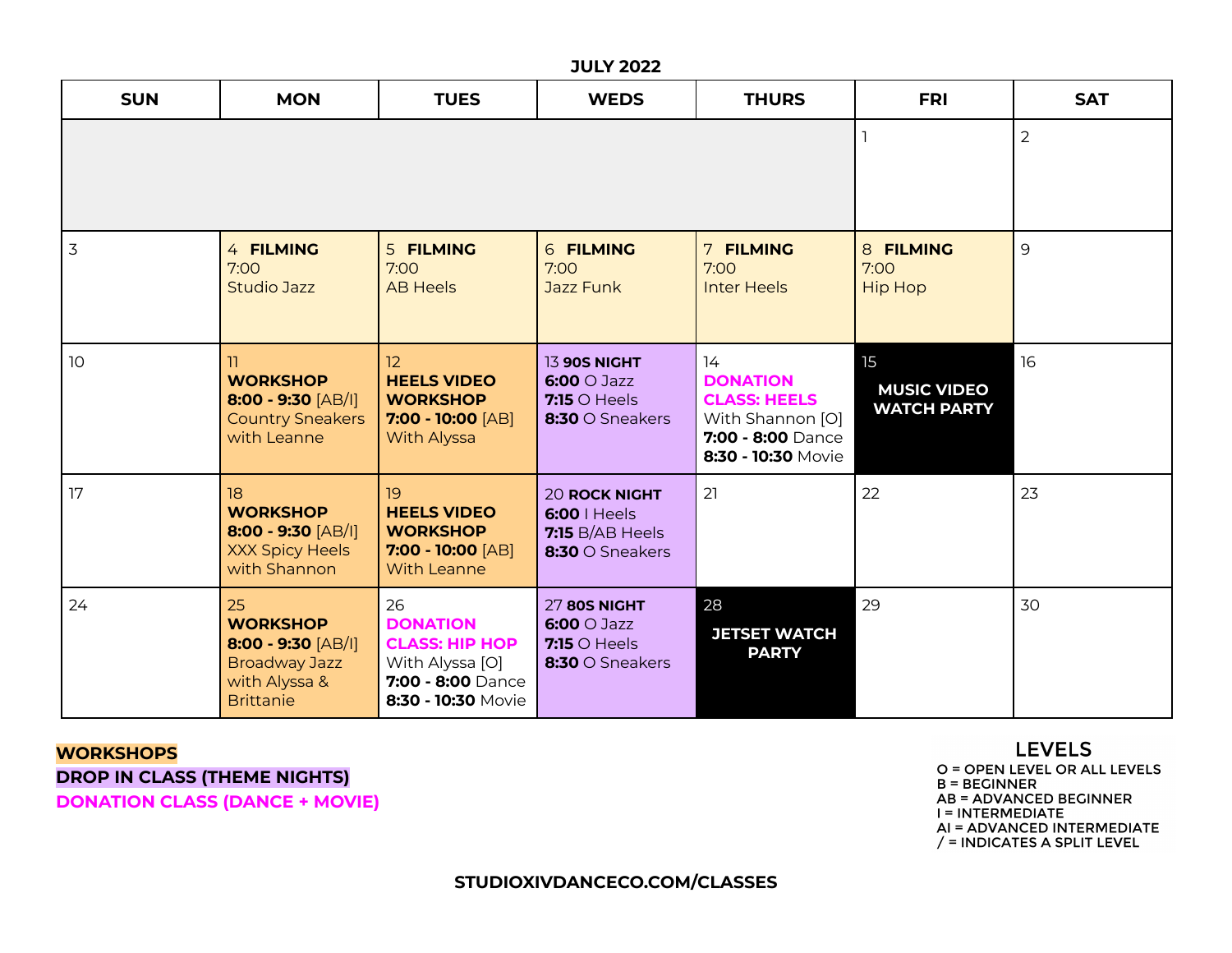#### **AUGUST 2022**

| <b>SUN</b> | <b>MON</b>                                                            | <b>TUES</b>                                                                                    | <b>WEDS</b>                                                                                   | <b>THURS</b>                                                                                | <b>FRI</b>                                                                         | <b>SAT</b> |
|------------|-----------------------------------------------------------------------|------------------------------------------------------------------------------------------------|-----------------------------------------------------------------------------------------------|---------------------------------------------------------------------------------------------|------------------------------------------------------------------------------------|------------|
|            |                                                                       | 2<br>6:00 $[B/AB]$<br>Contemporary<br>$7:15$ [B] Heels<br>8:30 [B/AB]<br><b>Sneakers</b>       | 3.<br>6:00 [B/AB] Jazz<br><b>7:15</b> [AB] Heels<br>$8:30$ [AB/I]<br>Jazz Funk                | 4<br>6:00 [O] Tap<br><b>7:15 [I] Heels</b><br>$8:30$ [AB/I]<br><b>Hip Hop</b>               | 5<br>$7:00$ [B/AB]<br><b>Couples Ballroom</b><br>8:15 $[B/AB]$<br>Singles Ballroom | 6          |
| 7          | 8<br>$8:00 - 9:30$<br>[AB/I] Heels, Floor<br>& Tricks with<br>Shannon | 9<br>6:00 $[B/AB]$<br>Contemporary<br>$7:15$ [B] Heels<br>8:30 [B/AB]<br><b>Sneakers</b>       | 10 <sup>1</sup><br>$6:00$ [B/AB] Jazz<br><b>7:15</b> [AB] Heels<br>$8:30$ [AB/I]<br>Jazz Funk | $\overline{11}$<br>6:00 [O] Tap<br><b>7:15 [1] Heels</b><br>$8:30$ [AB/I]<br><b>Hip Hop</b> | 12<br>7:00 [B/AB]<br>Couples Ballroom<br>8:15 $[B/AB]$<br>Singles Ballroom         | 13         |
| 14         | 15 <sub>15</sub><br>$8:00 - 9:30$<br>[AB/I] Heels with<br>Leanne      | 16<br>6:00 $[B/AB]$<br>Contemporary<br><b>7:15</b> [B] Heels<br>8:30 [B/AB]<br><b>Sneakers</b> | 17<br>6:00 [B/AB] Jazz<br><b>7:15</b> [AB] Heels<br>$8:30$ [AB/I]<br>Jazz Funk                | 18<br>6:00 [O] Tap<br><b>7:15 [I] Heels</b><br>$8:30$ [AB/I]<br><b>Hip Hop</b>              | 19<br>7:00 [B/AB]<br>Couples Ballroom<br>8:15 $[B/AB]$<br>Singles Ballroom         | 20         |
| 21         | 22<br>$8:00 - 9:30$<br>[AB/I] "Pony"<br><b>Heels with</b><br>Alyssa   | 23<br>6:00 $[B/AB]$<br>Contemporary<br>$7:15$ [B] Heels<br>8:30 [B/AB]<br><b>Sneakers</b>      | 24<br>$6:00$ [B/AB] Jazz<br><b>7:15</b> [AB] Heels<br>$8:30$ [AB/I]<br>Jazz Funk              | 25<br>6:00 [O] Tap<br><b>7:15 [I] Heels</b><br>$8:30$ [AB/I]<br><b>Hip Hop</b>              | 26<br>7:00 $[B/AB]$<br>Couples Ballroom<br>8:15 $[B/AB]$<br>Singles Ballroom       | 27         |
| 28         | 29<br><b>FALL PROMO</b>                                               | 30<br><b>FALL PROMO</b>                                                                        | 31<br><b>FALL PROMO</b>                                                                       |                                                                                             |                                                                                    |            |
|            | <b>NIGHT - TBD</b>                                                    | <b>NIGHT - TBD</b>                                                                             | <b>NIGHT - TBD</b>                                                                            |                                                                                             |                                                                                    |            |

## **4 WEEK PROGRESSIVE PROGRAMS/DROP INS WORKSHOPS**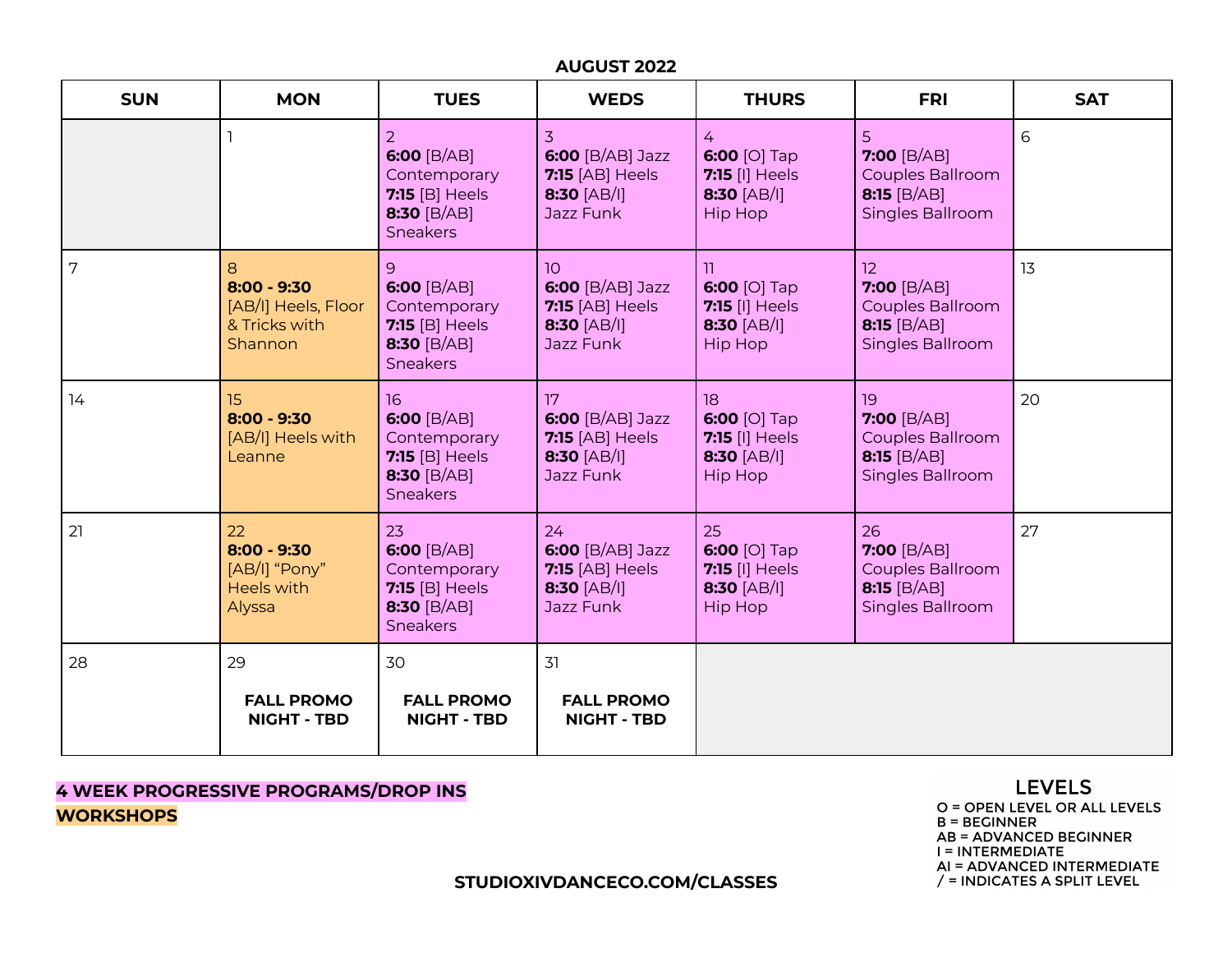#### **SEPTEMBER 2022**

| <b>SUN</b>     | <b>MON</b>                                                           | <b>TUES</b>                                                                   | <b>WEDS</b>                                         | <b>THURS</b>                                              | <b>FRI</b>                                                                                | <b>SAT</b>      |
|----------------|----------------------------------------------------------------------|-------------------------------------------------------------------------------|-----------------------------------------------------|-----------------------------------------------------------|-------------------------------------------------------------------------------------------|-----------------|
|                |                                                                      |                                                                               | <b>FALL PROMO</b><br><b>NIGHT - TBD</b>             | $\overline{2}$                                            | $\overline{3}$                                                                            |                 |
| $\overline{4}$ | 5                                                                    | 6<br><b>FALL PROMO</b><br><b>NIGHT - TBD</b>                                  | 7<br><b>FALL PROMO</b><br><b>NIGHT - TBD</b>        | 8<br><b>FALL PROMO</b><br><b>NIGHT - TBD</b>              | 9<br><b>FALL PROMO</b><br><b>NIGHT - TBD</b>                                              | 10 <sup>°</sup> |
| 11             | 12<br>6:00 B/AB Jazz<br>7:00 AB Contemp<br><b>8:30 AB Jazz</b>       | 13<br>$6:00 \circ$ Ballet<br><b>7:00 AB Heels (1)</b><br><b>8:30 AI Heels</b> | 14<br><b>7:00 AB Heels (2)</b><br>8:30 AB Jazz Funk | 15<br>6:00 B/AB Heels<br>7:00   Heels<br>$8:30$   Hip Hop | 16<br>6:00 B/AB<br><b>Sneakers</b><br><b>7:00 B Hip Hop</b><br><b>8:30 B Heels</b>        | 17              |
| 18             | 19<br>6:00 B/AB<br>Contemp<br>7:00 AB Contemp<br><b>8:30 AB Jazz</b> | 20<br>$6:00 \circ$ Ballet<br><b>7:00 AB Heels (1)</b><br><b>8:30 AI Heels</b> | 21<br><b>7:00 AB Heels (2)</b><br>8:30 AB Jazz Funk | 22<br>6:00 B/AB Heels<br>7:00   Heels<br>8:30   Hip Hop   | 23<br><b>6:00 B/AB</b><br><b>Sneakers</b><br><b>7:00 B Hip Hop</b><br><b>8:30 B Heels</b> | 24              |
| 25             | 26<br>$6:00 B/AB$ Jazz<br>7:00 AB Contemp<br><b>8:30 AB Jazz</b>     | 27<br>$6:00 \circ$ Ballet<br><b>7:00 AB Heels (1)</b><br><b>8:30 AI Heels</b> | 28<br><b>7:00 AB Heels (2)</b><br>8:30 AB Jazz Funk | 29<br>6:00 B/AB Heels<br>7:00   Heels<br>8:30   Hip Hop   | 30<br>6:00 B/AB<br><b>Sneakers</b><br><b>7:00 B Hip Hop</b><br><b>8:30 B Heels</b>        |                 |

## **8 WEEK PROGRESSIVE PROGRAMS / DROP INS 9 WEEK SHOW TRAINING SESSION**

### **LEVELS**

O = OPEN LEVEL OR ALL LEVELS  $B = BEGINNER$ **AB = ADVANCED BEGINNER** I = INTERMEDIATE AI = ADVANCED INTERMEDIATE  $/$  = INDICATES A SPLIT LEVEL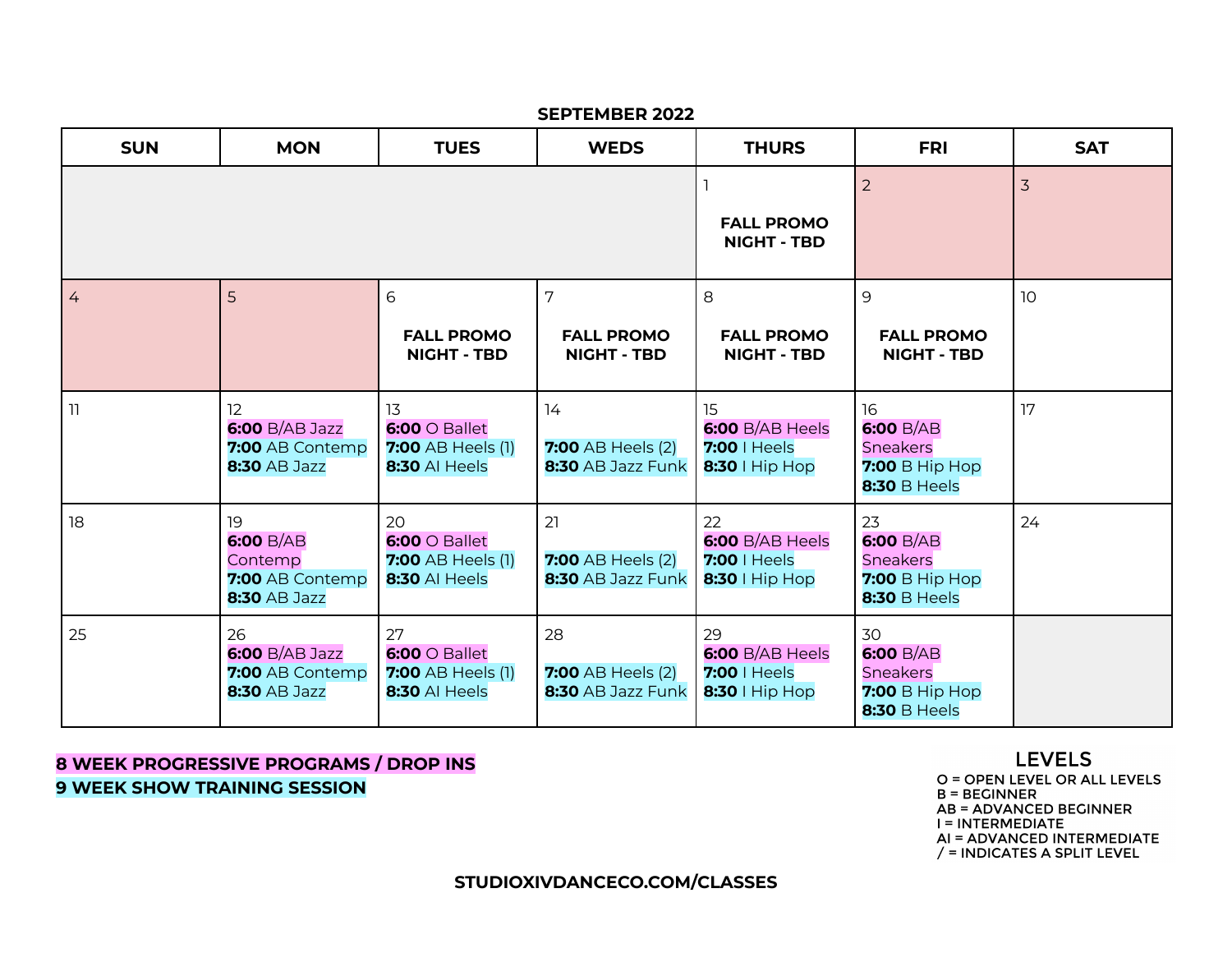#### **OCTOBER 2022**

| <b>SUN</b> | <b>MON</b>                                                           | <b>TUES</b>                                                                   | <b>WEDS</b>                                         | <b>THURS</b>                                                | <b>FRI</b>                                                                         | <b>SAT</b> |
|------------|----------------------------------------------------------------------|-------------------------------------------------------------------------------|-----------------------------------------------------|-------------------------------------------------------------|------------------------------------------------------------------------------------|------------|
| 2          | 3<br>6:00 B/AB<br>Contemp<br>7:00 AB Contemp<br><b>8:30 AB Jazz</b>  | 4<br>$6:00 \circ$ Ballet<br><b>7:00 AB Heels (1)</b><br><b>8:30 AI Heels</b>  | 5<br><b>7:00 AB Heels (2)</b><br>8:30 AB Jazz Funk  | 6<br>$6:00 B/AB$ Heels<br>7:00   Heels<br>8:30   Hip Hop    | 7<br>6:00 B/AB<br>Sneakers<br><b>7:00 B Hip Hop</b><br><b>8:30 B Heels</b>         | 8          |
| $\vert$ 9  | 10 <sup>°</sup><br>No Classes on<br>Thanksgiving                     | 11<br>$6:00 \circ$ Ballet<br><b>7:00 AB Heels (1)</b><br><b>8:30 AI Heels</b> | 12<br><b>7:00 AB Heels (2)</b><br>8:30 AB Jazz Funk | 13<br>$6:00 B/AB$ Heels<br>7:00   Heels<br>$8:30$   Hip Hop | 14<br>6:00 B/AB<br>Sneakers<br><b>7:00 B Hip Hop</b><br><b>8:30 B Heels</b>        | 15         |
| 16         | 17<br>$6:00 B/AB$ Jazz<br>7:00 AB Contemp<br><b>8:30 AB Jazz</b>     | 18<br>$6:00 \circ$ Ballet<br><b>7:00 AB Heels (1)</b><br>8:30 Al Heels        | 19<br><b>7:00 AB Heels (2)</b><br>8:30 AB Jazz Funk | 20<br>6:00 B/AB Heels<br>7:00   Heels<br>8:30   Hip Hop     | 21<br>6:00 B/AB<br><b>Sneakers</b><br><b>7:00 B Hip Hop</b><br><b>8:30 B Heels</b> | 22         |
| 23         | 24<br>6:00 B/AB<br>Contemp<br>7:00 AB Contemp<br><b>8:30 AB Jazz</b> | 25<br>$6:00 \circ$ Ballet<br><b>7:00 AB Heels (1)</b><br><b>8:30 AI Heels</b> | 26<br><b>7:00 AB Heels (2)</b><br>8:30 AB Jazz Funk | 27<br>6:00 B/AB Heels<br>7:00   Heels<br>$8:30$   Hip Hop   | 28<br>6:00 B/AB<br><b>Sneakers</b><br><b>7:00 B Hip Hop</b><br><b>8:30 B Heels</b> | 29         |
| 30         | 31<br>$6:00 B/AB$ Jazz<br>7:00 AB Contemp<br><b>8:30 AB Jazz</b>     |                                                                               |                                                     |                                                             |                                                                                    |            |

**8 WEEK PROGRESSIVE PROGRAMS / DROP INS 9 WEEK SHOW TRAINING SESSION**

**LEVELS** 

O = OPEN LEVEL OR ALL LEVELS  $B = BEGINNER$ **AB = ADVANCED BEGINNER** I = INTERMEDIATE AI = ADVANCED INTERMEDIATE  $/$  = INDICATES A SPLIT LEVEL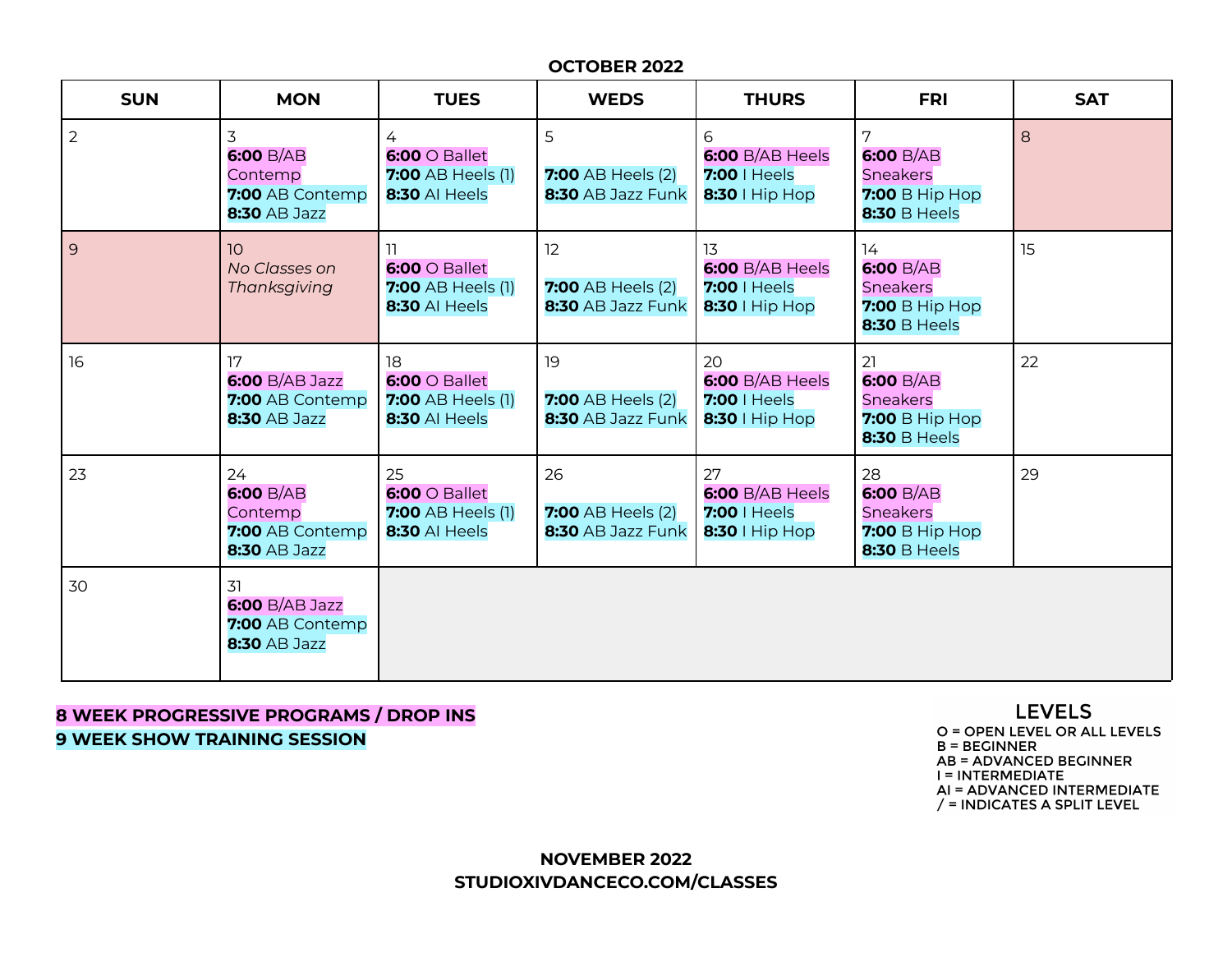| <b>SUN</b> | <b>MON</b>                                                                            | <b>TUES</b>                                                                 | <b>WEDS</b>                                                     | <b>THURS</b>                                           | <b>FRI</b>                                                                        | <b>SAT</b> |
|------------|---------------------------------------------------------------------------------------|-----------------------------------------------------------------------------|-----------------------------------------------------------------|--------------------------------------------------------|-----------------------------------------------------------------------------------|------------|
|            |                                                                                       | $6:00 \circ$ Ballet<br><b>7:00 AB Heels (1)</b><br>8:30 Al Heels            | $\overline{2}$<br><b>7:00 AB Heels (2)</b><br>8:30 AB Jazz Funk | 3<br>6:00 B/AB Heels<br>7:00   Heels<br>8:30   Hip Hop | 4<br>6:00 B/AB<br><b>Sneakers</b><br><b>7:00 B Hip Hop</b><br><b>8:30 B Heels</b> | 5          |
| 6          | 7<br>6:00 B/AB<br>Contemp<br>7:00 AB Contemp<br><b>8:30 AB Jazz</b>                   | 8 FILMING<br>7:00 - 10:00 PM<br>AB HEELS (1)                                | 9 FILMING<br>7:00 - 10:00 PM<br>AB HEELS (2)                    | 10 FILMING<br>7:00 - 10:00 PM<br><b>I HEELS</b>        | 11 FILMING<br>7:00 - 10:00 PM<br><b>B HIP HOP</b>                                 | 12         |
| 13         | 14 FILMING<br>7:00 - 10:00 PM<br><b>AB CONTEMP</b>                                    | 15 FILMING<br>7:00 - 10:00 PM<br>AI HEELS                                   | 16 FILMING<br>7:00 - 10:00 PM<br>AB JAZZ FUNK                   | 17 FILMING<br>7:00 - 10:00 PM<br><b>I HIP HOP</b>      | 18 FILMING<br>7:00 - 10:00 PM<br><b>B HEELS</b>                                   | 19         |
| 20         | 21 FILMING<br>7:00 - 10:00 PM<br>AB JAZZ                                              | 22                                                                          | 23                                                              | 24                                                     | 25                                                                                | 26         |
| 27         | 28<br>6:00 $[B/AB]$<br>Contemporary<br><b>7:15</b> [B/AB] Jazz<br><b>8:30 [O] Tap</b> | 29<br>6:00 [O] Ballet<br>$7:15$ [B] Heels<br>8:30 [B/AB]<br><b>Sneakers</b> | 30<br><b>7:15</b> [AB] Heels<br>8:30 [AB/IN]<br>Jazz Funk       |                                                        |                                                                                   |            |

# **4 WEEK PROGRESSIVE PROGRAMS / DROP INS 8 WEEK PROGRESSIVE PROGRAMS / DROP INS 9 WEEK SHOW TRAINING SESSION**

### **LEVELS** O = OPEN LEVEL OR ALL LEVELS

 $B = BEGINNER$ **AB = ADVANCED BEGINNER** I = INTERMEDIATE AI = ADVANCED INTERMEDIATE  $\frac{1}{2}$  = INDICATES A SPLIT LEVEL